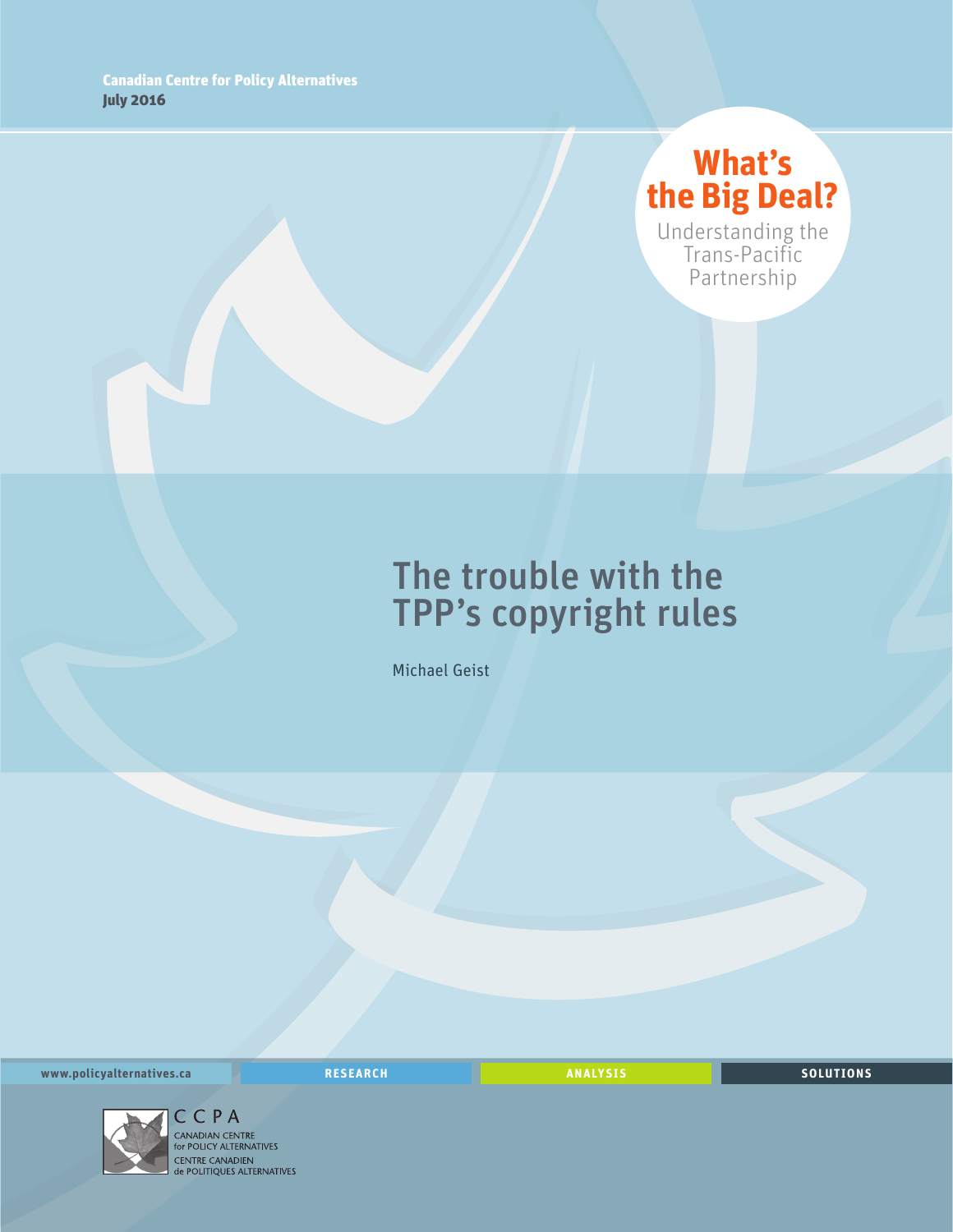

C C P A CANADIAN CENTRE **EXEMPLIER CERVINE**<br>for POLICY ALTERNATIVES **CENTRE CANADIEN** de POLITIQUES ALTERNATIVES

#### **ISBN 978-1-77125-300-0**

This report is available free of charge at www. policyalternatives.ca. Printed copies may be ordered through the CCPA National Office for \$10.

#### **Please make a donation...**

**Help us to continue to offer our publications free online.**

With your support we can continue to produce high quality research—and make sure it gets into the hands of citizens, journalists, policy makers and progressive organizations. Visit www.policyalternatives.ca or call 613-563-1341 for more information.

The CCPA is an independent policy research organization. This report has been subjected to peer review and meets the research standards of the Centre.

The opinions and recommendations in this report, and any errors, are those of the authors, and do not necessarily reflect the views of the funders of this report.



#### **About the authors**

Michael Geist is a law professor at the University of Ottawa where he holds the Canada Research Chair in Internet and E-commerce Law. He has a bachelor of laws from Osgoode Hall Law School in Toronto, masters of laws from Cambridge University in the U.K. and Columbia Law School in New York, and a doctorate in law from Columbia Law School. He is a syndicated columnist on technology law issues, with regular columns in the Toronto Star and the Hill Times, and has written extensively about the TPP and its implications for digital policy in Canada.

#### **Acknowledgments**

The author would like to thank Scott Sinclair, David Robinson, and Stuart Trew for their invaluable assistance and feedback in the preparation of this report. He is grateful to the Social Sciences and Humanities Research Council of Canada and the Canada Research Chair Program for their financial assistance for his research. Any errors or omissions are the sole responsibility of the author.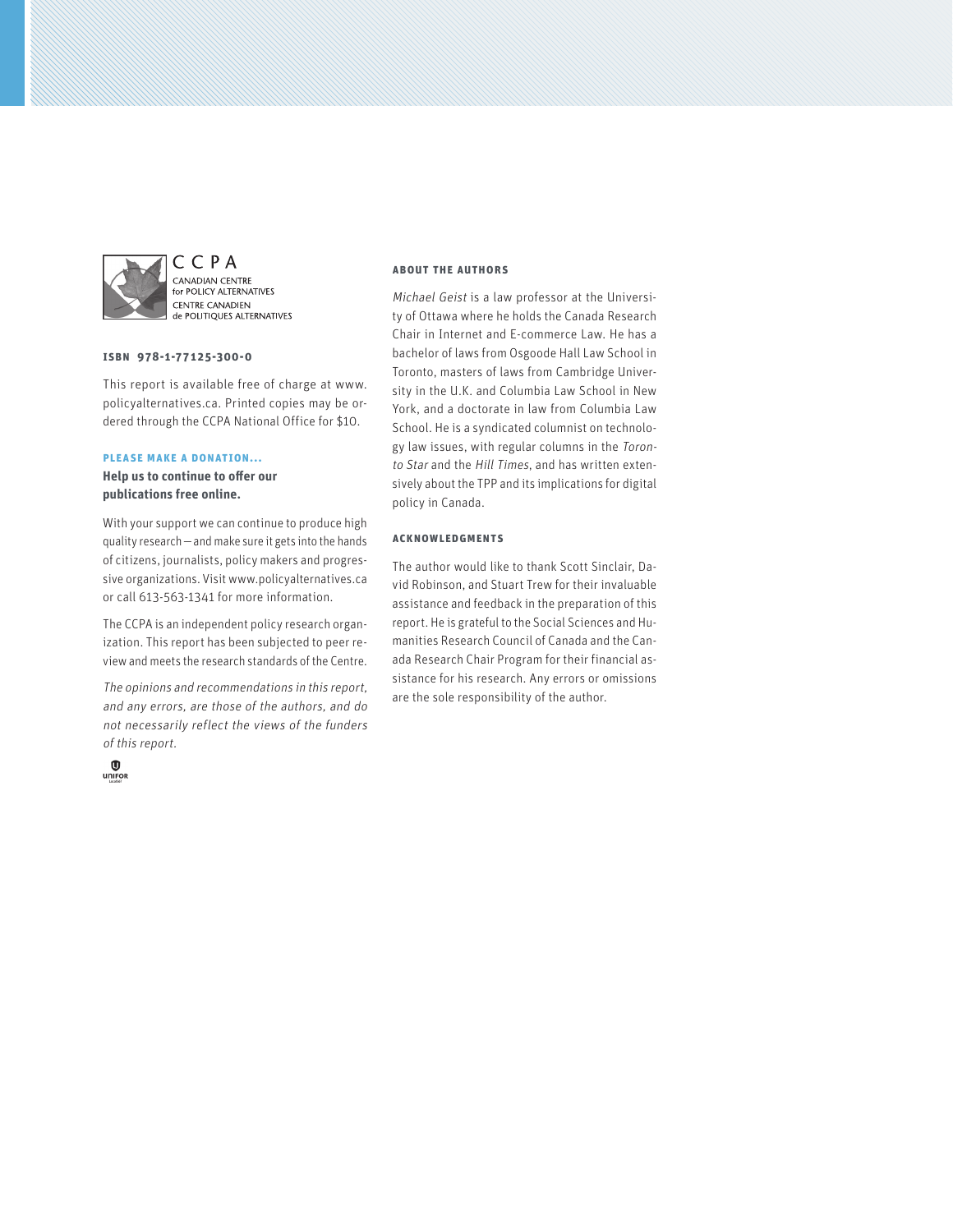- [Summary](#page-4-0)
- [Copyright term extension](#page-5-0)
- [Digital locks](#page-8-0)
- [Copyright takedowns](#page-11-0)
- [Conclusion](#page-13-0)
- **[Notes](#page-14-0)**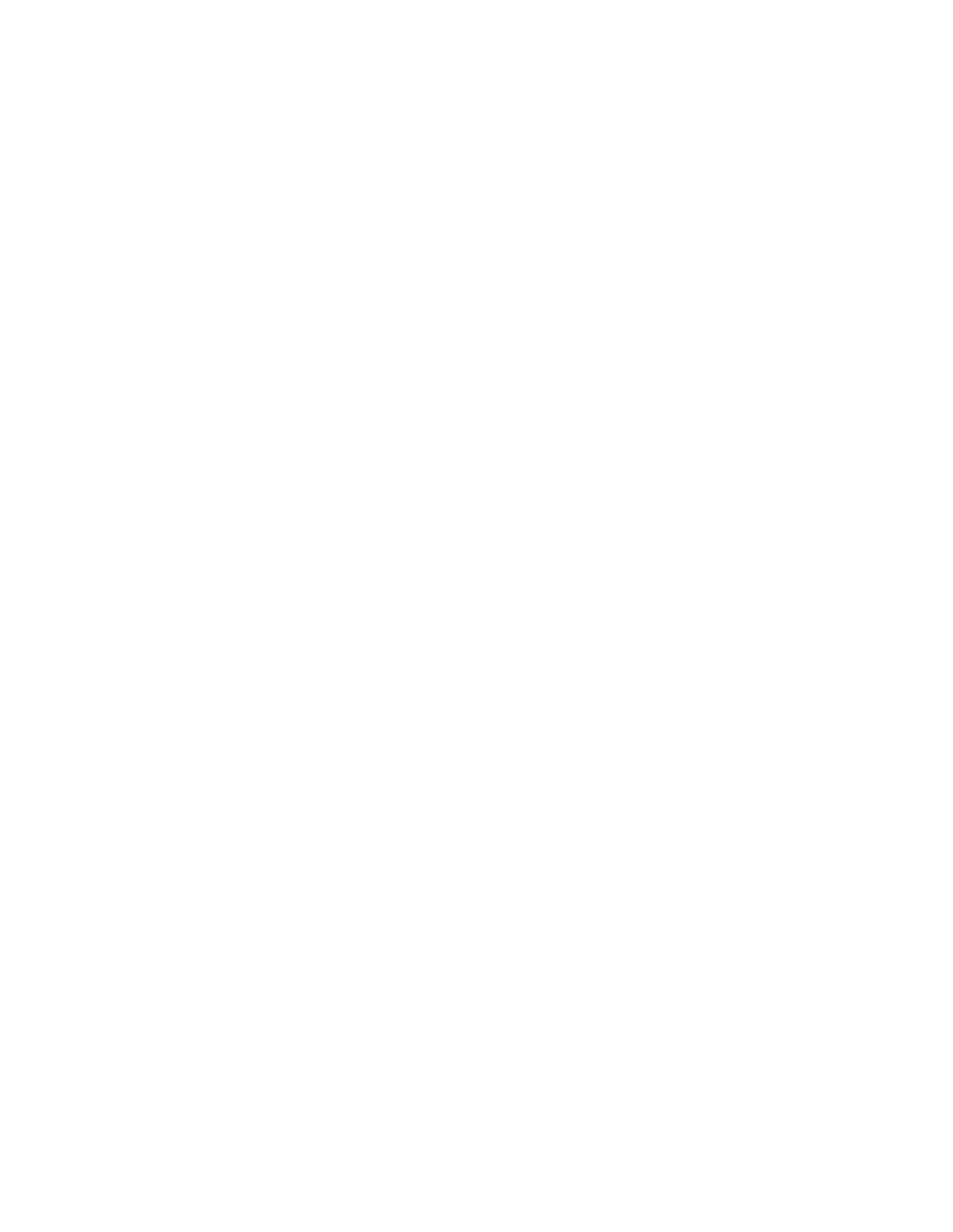# <span id="page-4-0"></span>The trouble with the TPP's copyright rules

### **Summary**

As the Trans-Pacific Partnership (TPP) negotiations neared a conclusion in 2015, the intellectual property chapter generated enormous concern from copyright experts who feared it would dramatically alter the balance between the interests of creators and users. Those concerns were borne out by the final text, which significantly exceeds international norms, pays short shrift to user interests, and requires legislative changes in many countries including Canada.

Canada was not an initial participant in the TPP negotiations. The Harper government began working on entry into the TPP in 2009, leading to a formal request for participation in the negotiations in 2011.<sup>1</sup> When a year later the U.S. held a consultation on the possibility of Canada joining the talks, the International Intellectual Property Alliance (IIPA), the lead lobby group for the movie, music, and software industry, urged against it until a Canadian copyright bill was passed that satisfied U.S. expectations. The Canadian government promised it would oblige this request and noted it had signed the Anti-Counterfeiting Trade Agreement (ACTA).<sup>2</sup>

The U.S. demands had an enormous impact on the contents of the 2012 Canadian copyright bill, particularly its restrictive digital lock rules, which were at the very top of the U.S. priority list.<sup>3</sup> In fact, the Canadian govern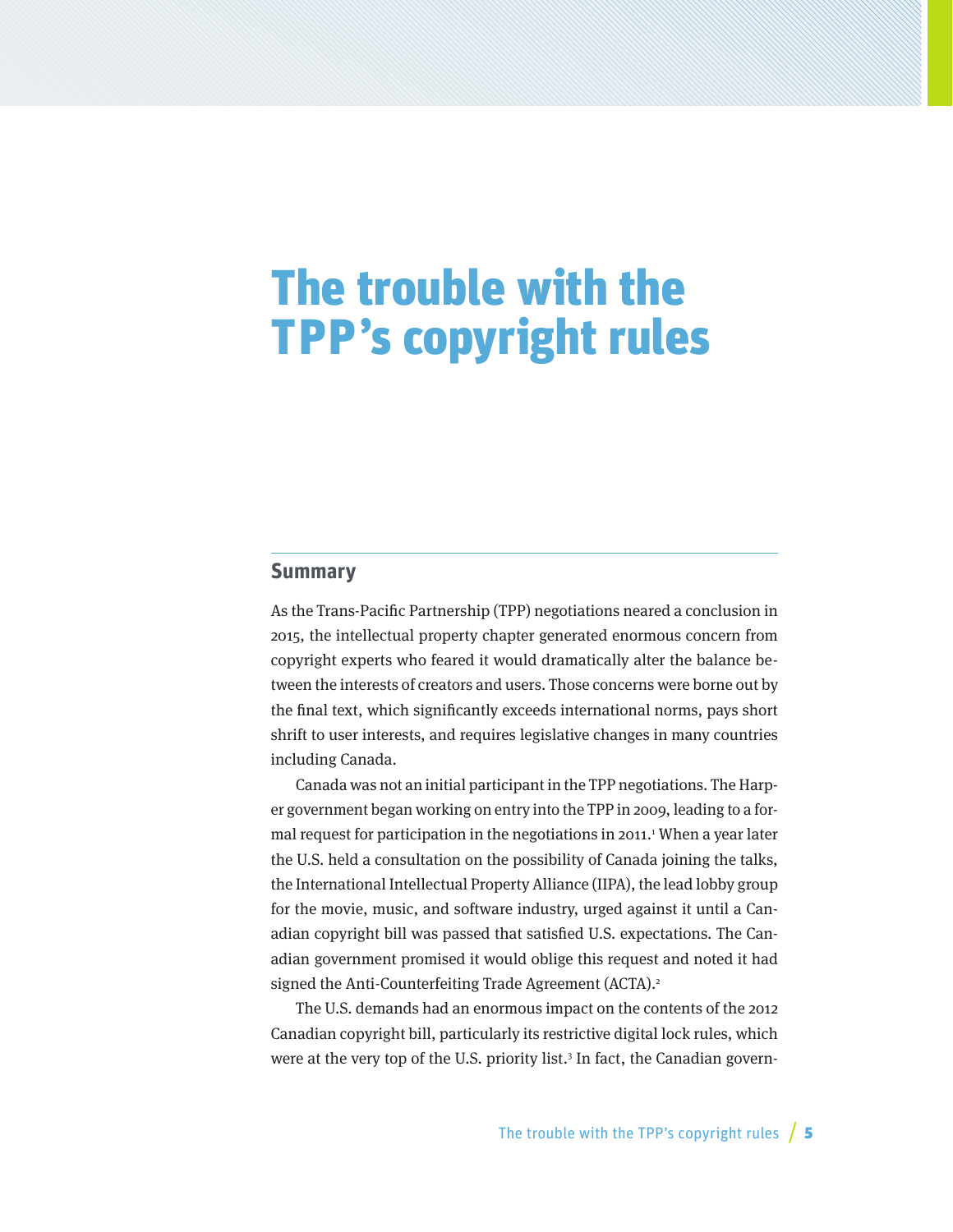<span id="page-5-0"></span>ment was not shy about acknowledging that some reforms were driven by U.S. demands as the price for TPP entry. For example, Canada enacted anticounterfeiting legislation in 2014 that James Moore, then industry minister, admitted to be one of the U.S. conditions for TPP participation.<sup>4</sup> Moore said:

This legislation contributes to a more effective relationship between Canada and the United States on raising Canada to the international standard and meeting the standard that the American government frankly asked the government of Canada to meet in order for us to move forward with our participation in the Trans-Pacific Partnership negotiations so we think we've checked all the necessary boxes.

Even with those changes, the U.S. used the TPP to pressure Canada into further copyright reforms. This study examines the policy implications of three of the biggest: term extension, digital locks, and the role of Internet intermediaries.

## **Copyright term extension**

The term of copyright in Canada is presently set at the life of the author plus an additional 50 years, which is consistent with the international standard in the Berne Convention. This is also the standard in half of TPP countries: Japan, Malaysia, New Zealand, Brunei, and Vietnam also provide protection for life plus 50 years. The TPP will add 20 years to the term of copyright protection in Canada and these countries.

From a Canadian perspective, the issue of extending the term of copyright was raised on several prior occasions and consistently rejected by governments and trade negotiators. For example, term extension was discussed during the 2009 national copyright consultation, but the Canadian government decided against it. Furthermore, the European Union initially demanded that Canada extend the term of copyright in the proposed Canada–EU Comprehensive Economic and Trade Agreement (CETA), but that too was effectively rebuffed.5

From a policy perspective, the decision to maintain the international standard of life plus 50 years is consistent with the evidence that term extension creates harms by leaving Canadians with an additional 20 years during which no new works will enter the public domain, with virtually no gains in terms of new creativity. In other words, in a policy world in which copyright strives to balance creativity and access, term extension restricts access but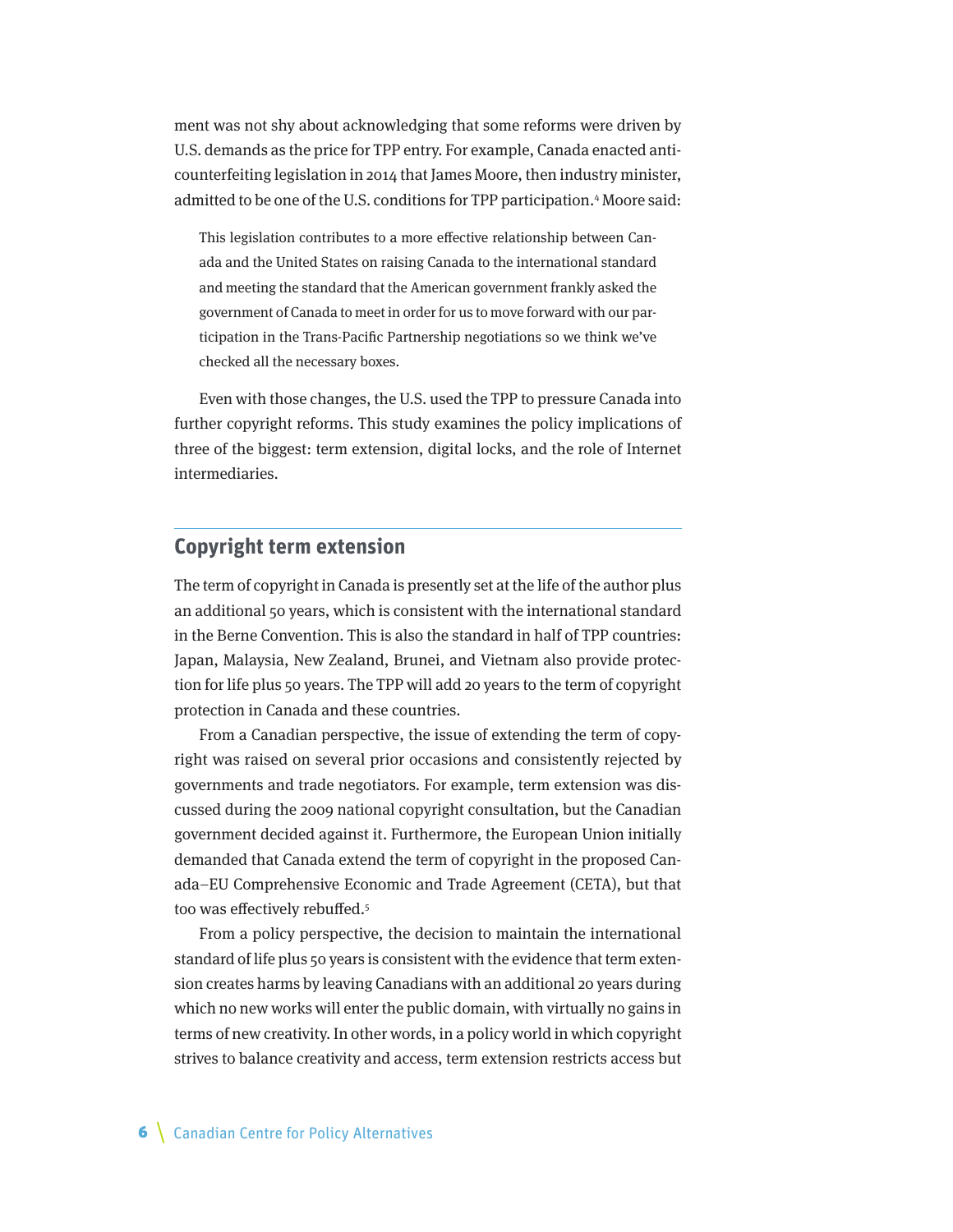does not enhance creativity. This has been confirmed by many economists, including in a study commissioned by Industry Canada (now the Department of Innovation, Science, and Economic Development).6

Moreover, studies in other countries that have extended copyright terms conclude it ultimately costs consumers as additional royalties are sent out of the country.7 In the case of the TPP, the term extension is a major windfall for the United States and a net loss for Canada (and most other TPP countries). In fact, New Zealand, which faces a similar requirement, has estimated the extension alone will cost its economy NZ\$55 million (about C\$51 million) per year.8 The Canadian cost is undoubtedly far higher.9

The damage caused by the term extension involves more than just higher costs to consumers and educational institutions. It also creates a massive blow to access to Canadian heritage.<sup>10</sup>

In the fall of 2015, Broadview Press, an independent academic publisher that has been a vocal proponent of copyright, warned about the dangers of the term extension to its business and the academic community.11 Broadview CEO Don Lepan described how "unlimited, or excessively long, copyright terms have often kept scholars from publishing (or even obtaining access to) material of real historical or cultural significance." He held up Broadview's editions of Mrs. Dalloway and The Great Gatsby as examples of top-notch texts available in Canada but not the U.S. where terms are longer. The publisher is:

looking at publishing similar editions of works by other authors who have been dead for more than 50 but fewer than 70 years—works such as Orwell's Animal Farm and 1984, for example; a Broadview edition of such works, with the appendices of contextual materials that are a feature of almost every Broadview edition, would provide highly valuable context for students at all levels. We are also looking forward to January 1, 2016, when we will finally be able to make the superb Broadview edition of [T.S. Eliot's] The Waste Land and other Poems—with its excellent explanatory notes and extensive range of background material on modernism—available in Canada.

If the TPP is approved in Canada, wrote Lepan, "say goodbye to those Orwell and Eliot editions." The TPP-mandated copyright term extension would likewise directly affect 22 Governor-General award-winning fiction and non-fiction authors whose work would take decades longer to enter the public domain.12 These include Margaret Laurence, Gabrielle Roy, Marian Engel, Marshall McLuhan, and Donald Creighton (see box). In addition to Canadian authors there are many well-known international figures that will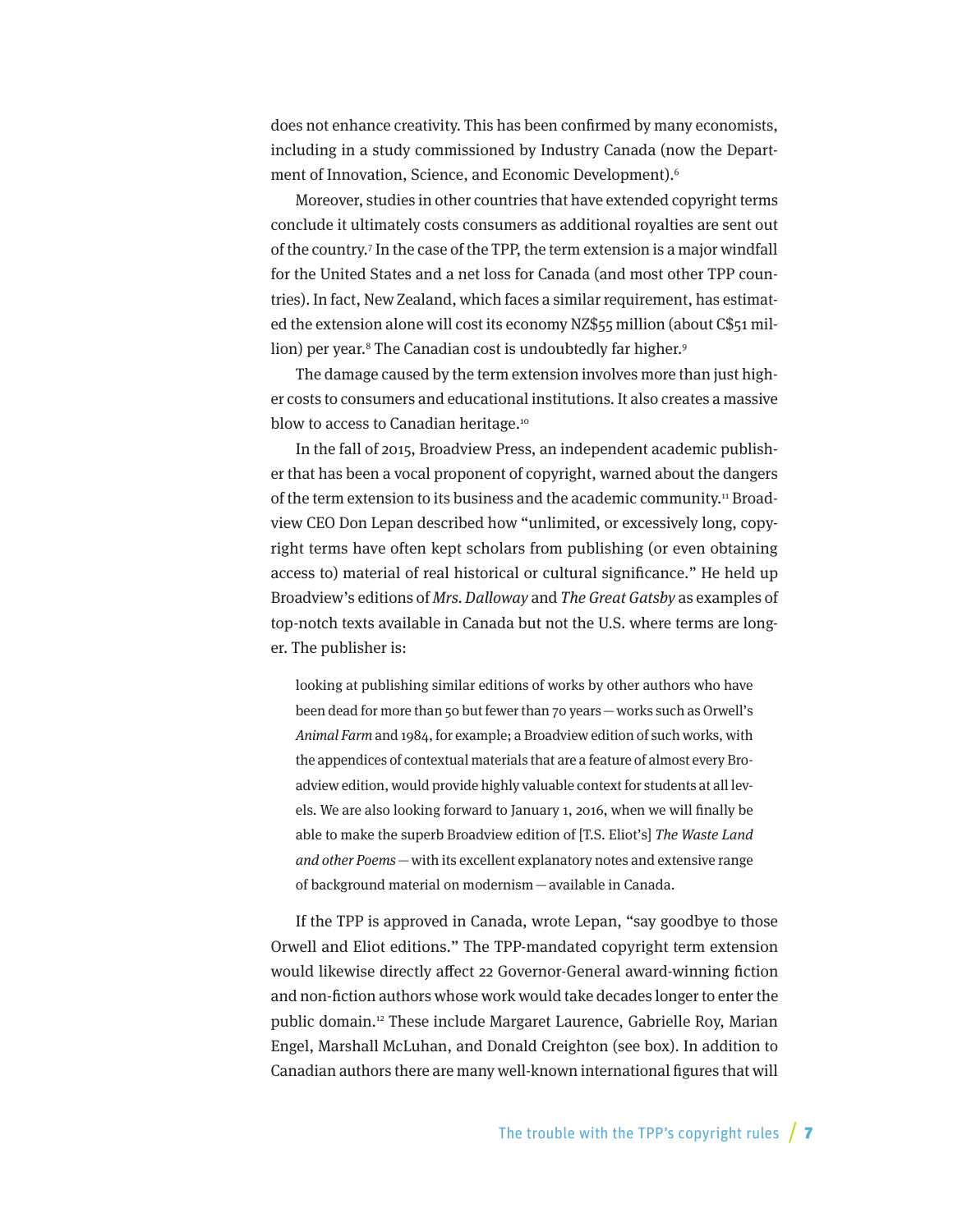## Not quite public domain

Governor-General award-winning books scheduled to enter the public domain over the next 20 years but will have to wait until at least 2037 if the TPP is ratified:

### Fiction

- Igor Sergeyevich Gouzenko (The Fall of a Titan)
- Winifred Estella Bambrick (Continental Revue)
- Colin Malcolm McDougall DSO (Author, Execution)
- Germaine Guèvremont (The Outlander)
- Philip Albert Child (Mr. Ames Against Time)
- Gabrielle Roy (The Tin Flute)
- Jean Margaret Laurence (The Stone Angel/A Jest of God)
- Marian Engel (Bear)
- Hugh Garner (Hugh Garner's Best Stories)

#### Non-fiction

- James Frederick Church Wright (Slava Bohu)
- Laura Goodman Salverson (Confessions of an Immigrant's Daughter)
- Edgar Wardell McInnis (The Unguarded Frontier)
- Evelyn M. Richardson (We Keep a Light)
- William Sclater (Haida)
- Marjorie Elliott Wilkins Campbell (The Saskatchewan)
- William Lewis Morton (The Progressive Party in Canada)
- Josephine Phelan (The Ardent Exile)
- Donald Grant Creighton (John A. Macdonald, The Young Politician)
- Frank Hawkins Underhill (In Search of Canadian Liberalism)
- Herbert Marshall McLuhan (The Gutenberg Galaxy)
- Noah Story (The Oxford Companion to Canadian History and Literature)
- Francis Reginald Scott (Essays On the Constitution)

be kept out of the public domain in Canada, such as John Steinbeck, Martin Luther King, Andy Warhol, Woody Guthrie, and Elvis Presley.

While the damage to the public domain in Canada stands as one of the worst aspects of the TPP's intellectual property chapter, there is the potential for an implementation approach that would mitigate some of the harm. As Australian law professor Kim Weatherall points out in her excellent review of the TPP copyright provisions, earlier versions of the agreement would have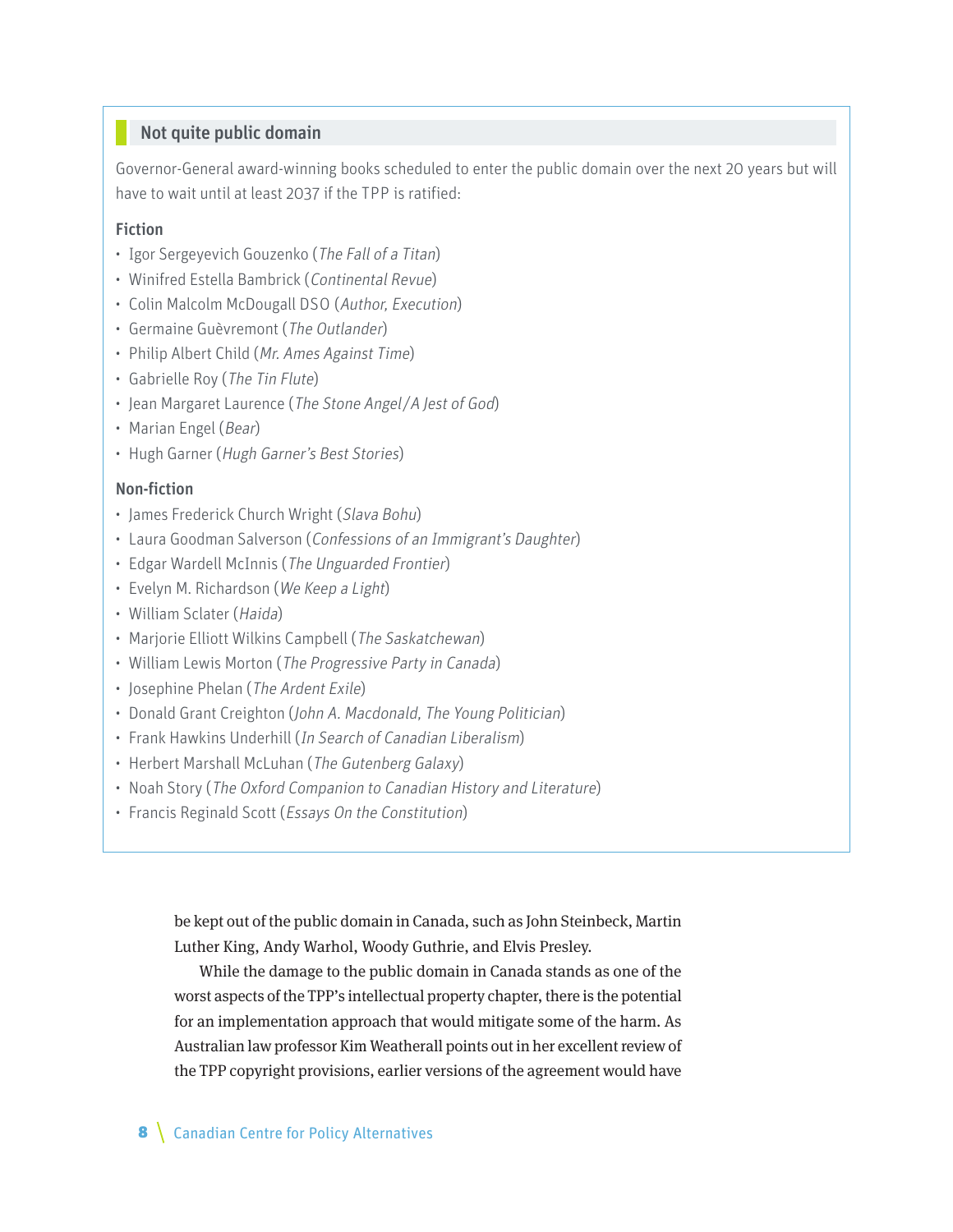<span id="page-8-0"></span>prohibited the implementation of any formalities, such as registration, for copyright.<sup>13</sup> The no formalities rule was dropped from the final TPP text.<sup>14</sup>

The Berne Convention prohibits the use of formalities for works covered by the treaty, but Canada could conceivably treat the term beyond Berne (i.e., the 20 years after life-plus-50-years) as a supplementary regime that falls outside of the Berne standard.15 If Canada (and potentially other countries) treated the additional protection as supplemental, it could require copyright registration and notification of the extended term in order to qualify for further protection. Copyright registration would not eliminate all the harm to the public domain, but it would mean that only those who desire the extension would take the positive steps to get it, thereby reducing the costs of the TPP's unnecessary copyright term extension.

# **Digital locks**

One of the most controversial aspects of the 2012 Canadian copyright reform process involved the anti-circumvention provisions, often referred to as digital lock rules. The U.S. pressured Canada to include anti-circumvention rules, which were required for ratification of the WIPO Internet treaties, within the copyright reform package. They feature legal protections for technological protection measures (TPMs, a broader umbrella that captures digital rights management, or DRM) and rights management information (RMI). TPMs can be used to control access to, and use of, digital content. The proliferation of TPMs alongside legislation designed to protect digital locks represents a perfect storm of danger to consumers, who may find themselves locked out of content they have already purchased, while sacrificing their privacy and free speech rights in the process.

There was an enormous amount of scholarly analysis on these issues throughout Canada's reform process.16 Moreover, McGill University professor David Lametti, now a Liberal MP and the parliamentary secretary for international trade, wrote about the incoherence of digital lock rules.17 The academic analysis was decidedly negative about the legal reforms as was the broader public, which made the issue a top priority as part of the 2009 Canadian copyright consultation.18

This background is necessary, since it is important to understand that the digital lock rules currently found in Canadian copyright law already represent a government decision to cave to U.S. pressure to go far beyond what is required of governments under the WIPO Internet treaties. It should also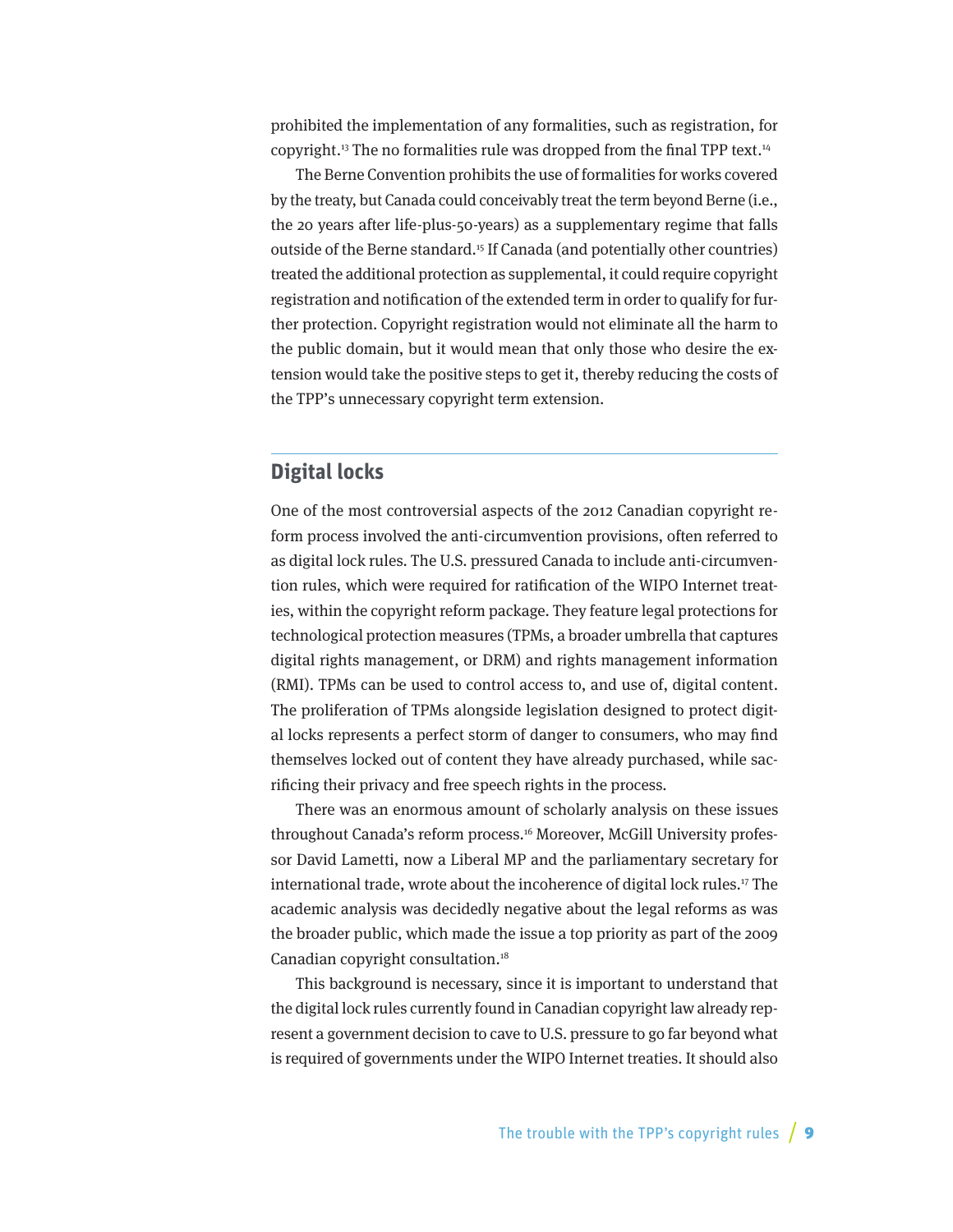be noted that the digital lock rules introduced by the Liberals in a 2005 bill were far more flexible and balanced than the ones passed by the Conservative government in its 2012 legislation. Yet, despite the 2012 reforms, the TPP will require Canada to make further changes to its digital lock rules and lock Canada into a "WIPO+" model that removes the ability to restore the flexibility found in the WIPO Internet treaties. In other words, once the TPP takes effect, the restrictive digital lock rules will be locked into Canadian law.

The TPP affects both the rights management information rules and technological protection measures provisions. For rights management information, Article 18.69 of the TPP requires Canada to add criminal liability to the list of potential remedies. This marks a significant change from the 2012 copyright reform package, reflecting a U.S. desire for increased criminalization of copyright law. Canada opposed the change during the TPP negotiations, at least up to the Hawaii round in August 2015, but ultimately caved in the final draft.<sup>19</sup> There are no similar criminal requirements in the pending Canada–EU trade agreement.

Article 18.68 of the TPP contains extensive requirements for technological protection measures that go beyond what is required by the WIPO Internet treaties. In fact, the TPP digital lock rules also exceed those found in CETA and the Canada–South Korea Free Trade Agreement, with more restrictive rules on the creation of circumvention exceptions as well as criminal liability requirements.<sup>20</sup> While these other agreements — whether the WIPO Internet treaties or other trade agreements—permit more flexible approaches, if the TPP takes effect it will trump them for Canadian law purposes by requiring a different standard for digital lock protection.

The restrictive approach in the TPP may also apply to the creation of new digital lock exceptions. As part of the contentious debate over the implementation of anti-circumvention rules in Canadian copyright law in 2012, the government tried to assure concerned stakeholders it had established specific mechanisms within the law to create additional exceptions to the general rule against circumvention. The law includes a handful of exceptions for issues such as security or privacy protection, but there is also a process for adding new limitations to the general rule.

There are two possible avenues for new limitations and exceptions. First, Section 41.21(1) of the Copyright Act allows the Governor in Council to make regulations for an exception where the law would otherwise "unduly restrict competition."21 Second, Section 41.21(2)(a) identifies other circumstances to consider for exceptions, including whether the circumvention rules could adversely affect the fair dealing criteria in the  $act.^2$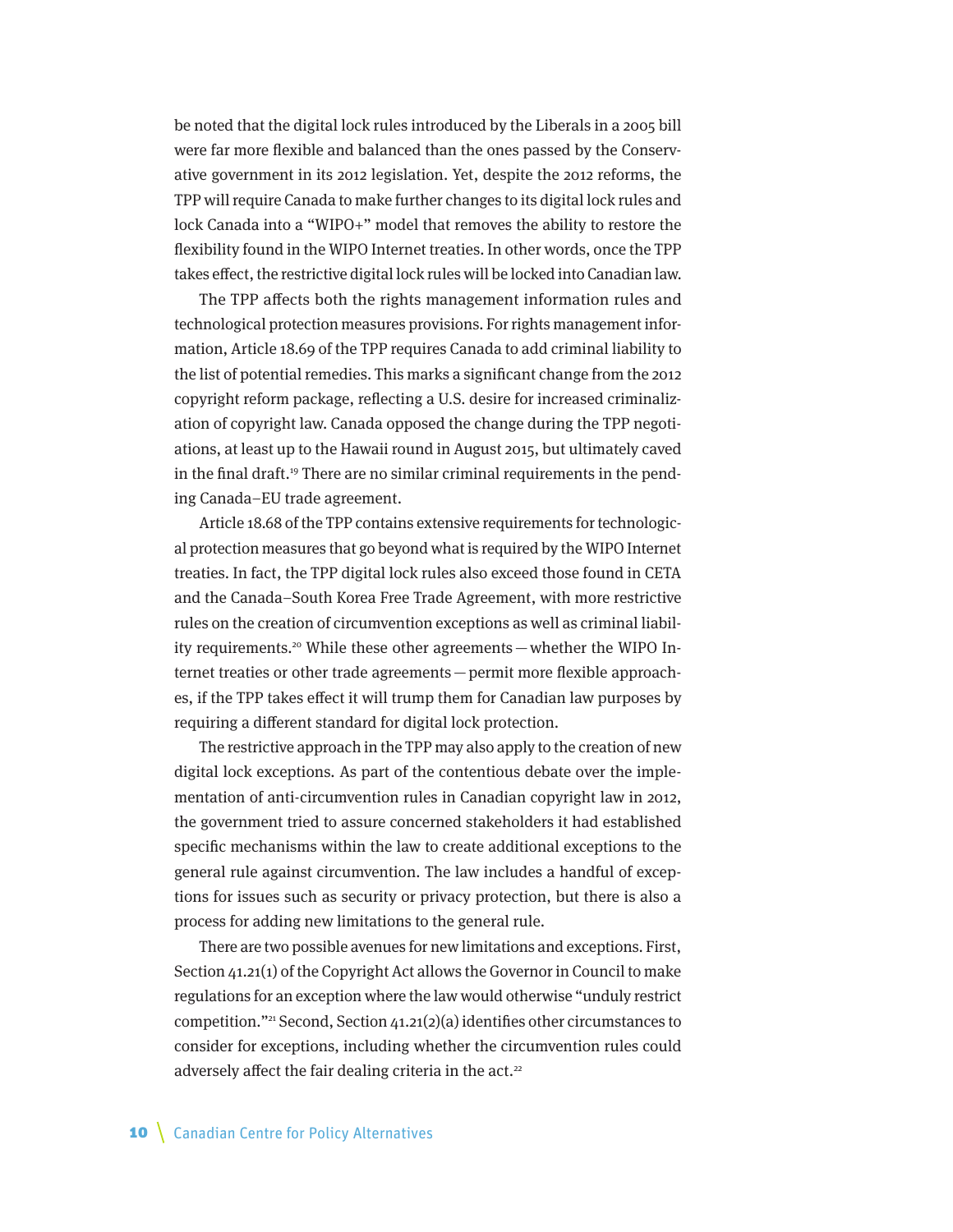In addition to those two potential regulation-making models for new exceptions and limitations, Canadian law also establishes the possibility of creating a positive requirement on rights holders to unlock their locked content. It states that the Governor in Council may make regulations:

requiring the owner of the copyright in a work, a performer's performance fixed in a sound recording or a sound recording that is protected by a technological protection measure to provide access to the work, performer's performance fixed in a sound recording or sound recording to persons who are entitled to the benefit of any of the limitations on the application of paragraph  $41.1(1)(a)$  prescribed under paragraph  $(a)$ . The regulations may prescribe the manner in which, and the time within which, access is to be provided, as well as any conditions that the owner of the copyright is to comply with.<sup>23</sup>

This is not like other limitations or exceptions in the legislation, as it does not envision the possibility of permitting a user to circumvent a digital lock. Instead, it lays the groundwork to create a requirement to unlock content. However, the TPP may still not permit even this flexibility. Article  $18.68 \, (4)(i)$  of the intellectual property chapter is limited to creating exceptions or limitations on the prohibition against circumvention, and does not include language to permit mandated unlocking.<sup>24</sup> It says:

a Party may provide certain limitations and exceptions to the measures implementing paragraph 1(a) or paragraph 1(b) in order to enable non-infringing uses if there is an actual or likely adverse impact of those measures on those non-infringing uses, as determined through a legislative, regulatory, or administrative process in accordance with the Party's law, giving due consideration to evidence when presented in that process, including with respect to whether appropriate and effective measures have been taken by rights holders to enable the beneficiaries to enjoy the limitations and exceptions to copyright and related rights under that Party's law.25

The absence of a positive obligation to unlock is not surprising since it is not found in U.S. law. The Canadian government may try to argue that a positive obligation to provide unlocked content is a form of exception, yet the TPP adds another weapon to the arsenal of rights holders steadfastly opposing this type of requirement.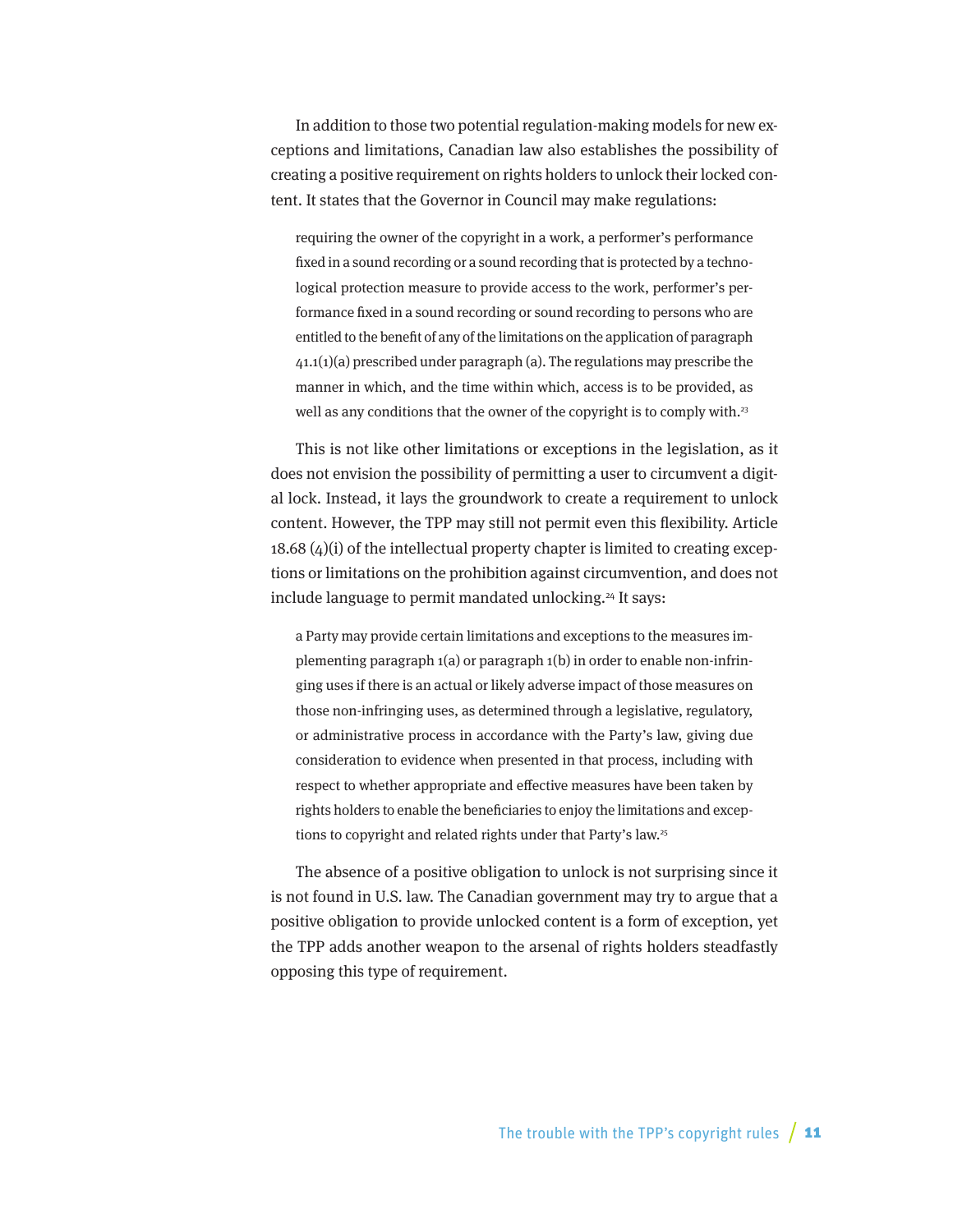## <span id="page-11-0"></span>**Copyright takedowns**

The TPP's effort to regulate how Internet service providers (ISPs) and hosts address allegations of copyright infringement on their networks and sites was another major issue addressed by negotiators. The goals of the U.S. and Canadian governments in the talks were clear from the outset: the U.S. wanted to export the notice-and-takedown system in its Digital Millennium Copyright Act (DMCA) to the rest of the TPP, while Canada wanted to preserve its newly created notice-and-notice approach. In fact, Canada rushed through the notice-and-notice system without regulations (causing major problems of misleading notices) in order to argue that it should not be required to adopt the U.S. approach.<sup>26</sup>

The hallmark of the U.S. system is that it requires content takedowns without court oversight. By contrast, the Canadian approach, which has operated informally for over a decade but took effect as a law in 2015, seeks to balance the interests of copyright holders, the privacy rights of Internet users, and the legal obligations of Internet providers.

Under the Canadian notice-and-notice system, copyright owners are entitled to send infringement notices to Internet providers, who are legally required to forward the notifications to their subscribers. The notices must include details on the sender, the copyright works, and the alleged infringement. If the Internet provider fails to forward the notification, it must explain why or face the prospect of damages that run as high as \$10,000. Internet providers must also retain information on the subscriber for six months (or 12 months if court proceedings are launched). For ISPs, the system creates significant costs for processing and forwarding notices. However, assuming they meet their obligations of forwarding the notice, the law grants them a legal "safe harbour" that removes potential liability for the actions of their subscribers.

The TPP compromise allows Canada to maintain the notice-and-notice system, but no other TPP member country can adopt it in order to comply with the ISP liability and notice rules in the intellectual property chapter. The Canadian rules can be found in Annex 18-E of the TPP, which states that the standard ISP rules in the agreement do not apply to a country that meets the conditions of the annex "as from the date of agreement in principle of this Agreement." Since that date is now long passed (October 4, 2015), no other TPP country can implement the notice-and-notice system to meet its TPP obligations. It should be noted that Chile, which objected to the special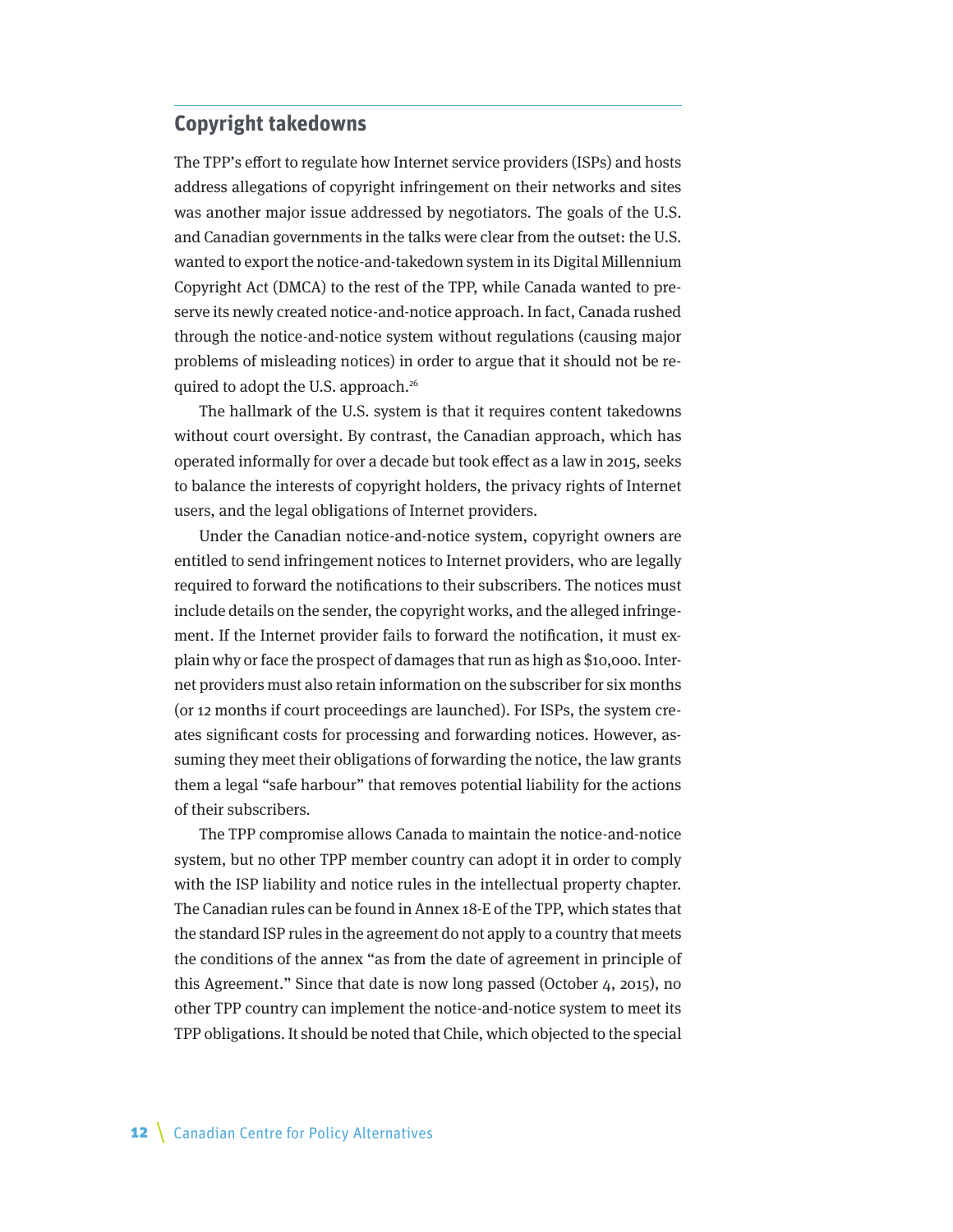treatment for Canada, obtained a similar exception for its system based on Annex 18-F of the U.S.–Chile Free Trade Agreement.

The compromise highlights one of the major sources of trouble with the TPP. More than a mere trade agreement, the TPP is a clear effort by the U.S. to export its regulatory framework to other countries, creating a competitive advantage for U.S. companies. Canada and Chile were able to push back to retain their systems, but no other TPP country (present or future) will be permitted to adopt those systems to meet their treaty obligations. This compromise presumably comes at the behest of the major U.S. movie, music, and software industries, which have used their lead lobby group to criticize both Canada and Chile over their systems.<sup>27</sup>

For those countries stuck with the TPP's implementation of U.S. law, University of Idaho professor Annemarie Bridy points out that the agreement is "less speech-protective and more prone to over-enforcement and abuse."28 For example, the TPP does not contain a mandatory counter-notice system that would allow users to effectively challenge claims of infringement by requiring providers to re-post their content. Moreover, the TPP has fewer requirements for the contents of takedown notices as compared to the DMCA, with no requirement for rights holders to state their good faith belief that the content in the notice infringes copyright. The absence of a good faith belief requirement is a major omission given that it has played a role in litigation in the U.S. where rights holders misuse the takedown system.

The decision to lock in the DMCA notice-and-takedown system within the TPP comes just as the U.S. Copyright Office undertakes a public study of its costs and burdens on rights holders, service providers, and the general public.<sup>29</sup> As with the discussion above on digital locks, the risk that the TPP may mandate a particular approach that limits domestic reforms is an enormous problem for all stakeholders, regardless of their perspective.

Perhaps the most telling provision in the Internet provider section comes at the very end, in Article 18.82 (9), which states, "The Parties recognize the importance, in implementing their obligations under this Article, of taking into account the impacts on right holders and Internet Service Providers."30 There is no reference to users or the general public, as if those impacts simply do not matter. This reflects the TPP negotiating approach in which the broader public is not even an afterthought. It is missing altogether.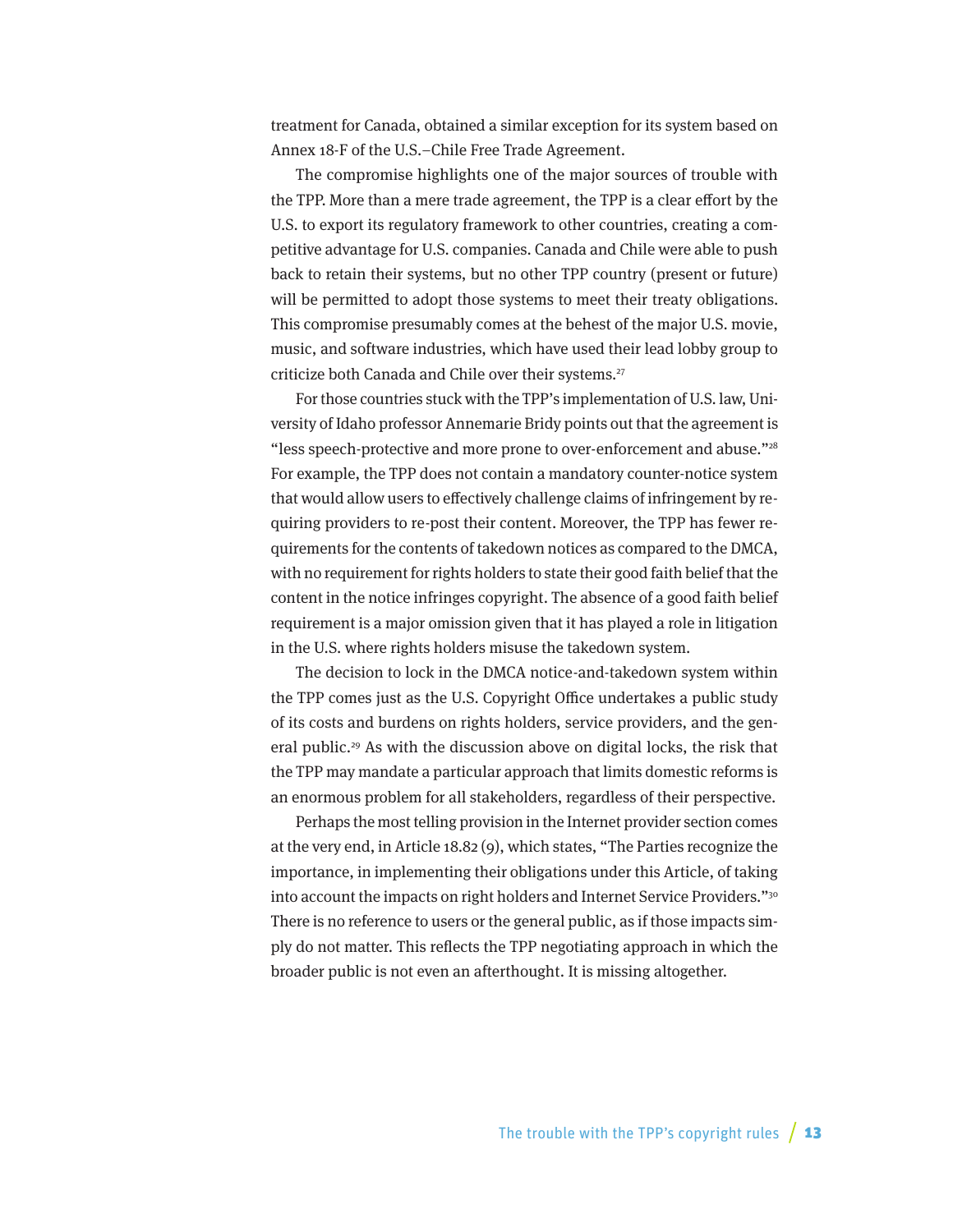# <span id="page-13-0"></span>**Conclusion**

Canadian policy-makers have long recognized that domestic copyright policy interests are best served by multilateral negotiations, which enable the development of consensus positions that meet international minimum standards but allow for flexible implementation. The copyright provisions in the TPP reflect the risk of bilateral and plurilateral talks, which can often lead to U.S.-dominated policies being foisted on other participants.

The copyright provisions in the TPP's intellectual property chapter crystallize those concerns, leading to the potential for millions of dollars in royalty payments being transferred out of Canada, the increased criminalization of copyright law, and a loss of policy flexibility for future Canadian copyright reforms.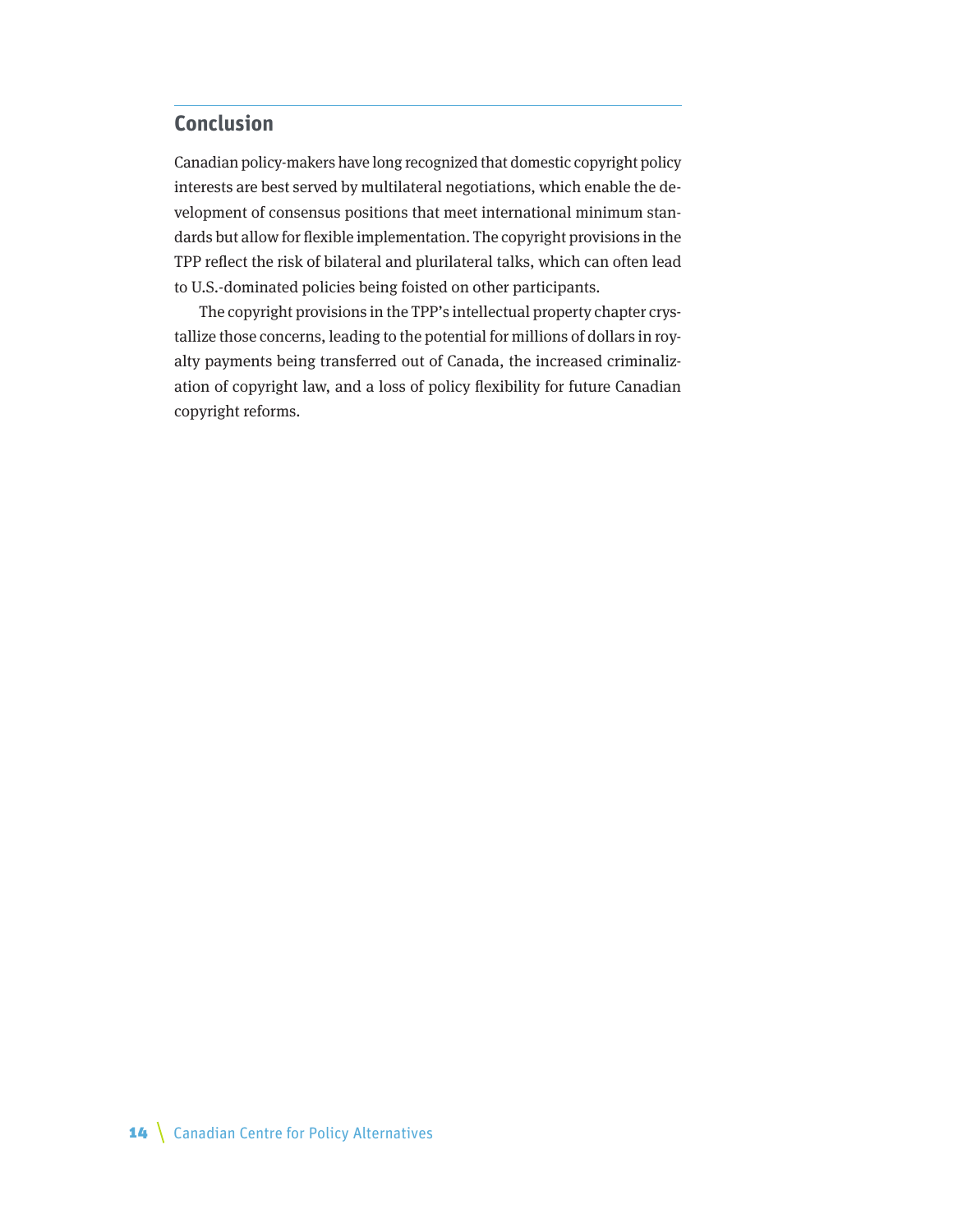# <span id="page-14-0"></span>Notes

**1** "Consultations on potential free trade agreement negotiations with Trans-Pacific Partnership members," Canada Gazette, December 31, 2011 (http://canadagazette.gc.ca/rp-pr/p1/2011/2011- 12-31/html/notice-avis-eng.html#d106).

**2** Paul Robertson, Government of Canada, "Requests for Comments: Canada's Expression of Interest in Proposed Trans-Pacific Partnership Trade Agreement", Comment (www.regulations.go v/#%21documentDetail;D=USTR-2011-0019-0089).

**3** Laura Dawson, "Can Canada Join the Trans-Pacific Partnership? Why just wanting it is not enough," C.D. Howe Institute, 2012 ([www.cdhowe.org/pdf/Commentary\\_340.pdf\)](http://www.cdhowe.org/pdf/Commentary_340.pdf).

**4** Michael Geist, "The Price of Admission to the TPP Talks Revealed: U.S. Demanded Canada Pass Anti-Counterfeiting Legislation," November 28, 2014, blog post [\(www.michaelgeist.ca/2014/11/](http://www.michaelgeist.ca/2014/11/price-admission-tpp-talks-revealed-u-s-demanded-canada-pass-anti-counterfeiting-legislation/) [price-admission-tpp-talks-revealed-u-s-demanded-canada-pass-anti-counterfeiting-legislation/](http://www.michaelgeist.ca/2014/11/price-admission-tpp-talks-revealed-u-s-demanded-canada-pass-anti-counterfeiting-legislation/)).

**5** Michael Geist, "How Canada Shaped the Copyright Rules in the EU Trade Deal," August 21, 2014, blog post ([www.michaelgeist.ca/2014/08/canada-shaped-copyright-rules-eu-trade-deal/](http://www.michaelgeist.ca/2014/08/canada-shaped-copyright-rules-eu-trade-deal/)).

**6** Intellectual Property Policy, Assessing Economic Impacts of Copyright Reform on Selected users and Consumers, Industry Canada (link broken on ic.gc.ca).

**7** Carolina Rossini and Yana Welinder, "All Nations Lose with TPP's Expansion of Copyright Terms", Electronic Frontier Foundation, August 8, 2012, [\(https://www.eff.org/deeplinks/2012/08/](https://www.eff.org/deeplinks/2012/08/all-nations-lose-tpps-expansion-copyright-terms) [all-nations-lose-tpps-expansion-copyright-terms](https://www.eff.org/deeplinks/2012/08/all-nations-lose-tpps-expansion-copyright-terms)).

**8** NZ, "Economic Modelling on Estimated Effect of Copyright Term Extension on New Zealand Economy", online: New Zealand Foreign Affairs & Trade ([https://www.tpp.mfat.govt.nz/assets/](https://www.tpp.mfat.govt.nz/assets/docs/TPP%20-%20Analysis%20of%20Copyright%20term%20extension,%20explanatory%20cover%20note.pdf) [docs/TPP%20-%20Analysis%20of%20Copyright%20term%20extension,%20explanatory%20](https://www.tpp.mfat.govt.nz/assets/docs/TPP%20-%20Analysis%20of%20Copyright%20term%20extension,%20explanatory%20cover%20note.pdf) [cover%20note.pdf](https://www.tpp.mfat.govt.nz/assets/docs/TPP%20-%20Analysis%20of%20Copyright%20term%20extension,%20explanatory%20cover%20note.pdf)).

**9** Howard Knopf, "The Cost of Canadian Copyright Term Extension Capitulation in the TPP - Estimates Based Upon New Zealand Study" (November 17, 2015), Blog Spot [\(http://excesscopyright.](http://excesscopyright.blogspot.ca/2015/11/the-cost-of-canadian-copyright-term.html/) [blogspot.ca/2015/11/the-cost-of-canadian-copyright-term.html/](http://excesscopyright.blogspot.ca/2015/11/the-cost-of-canadian-copyright-term.html/)).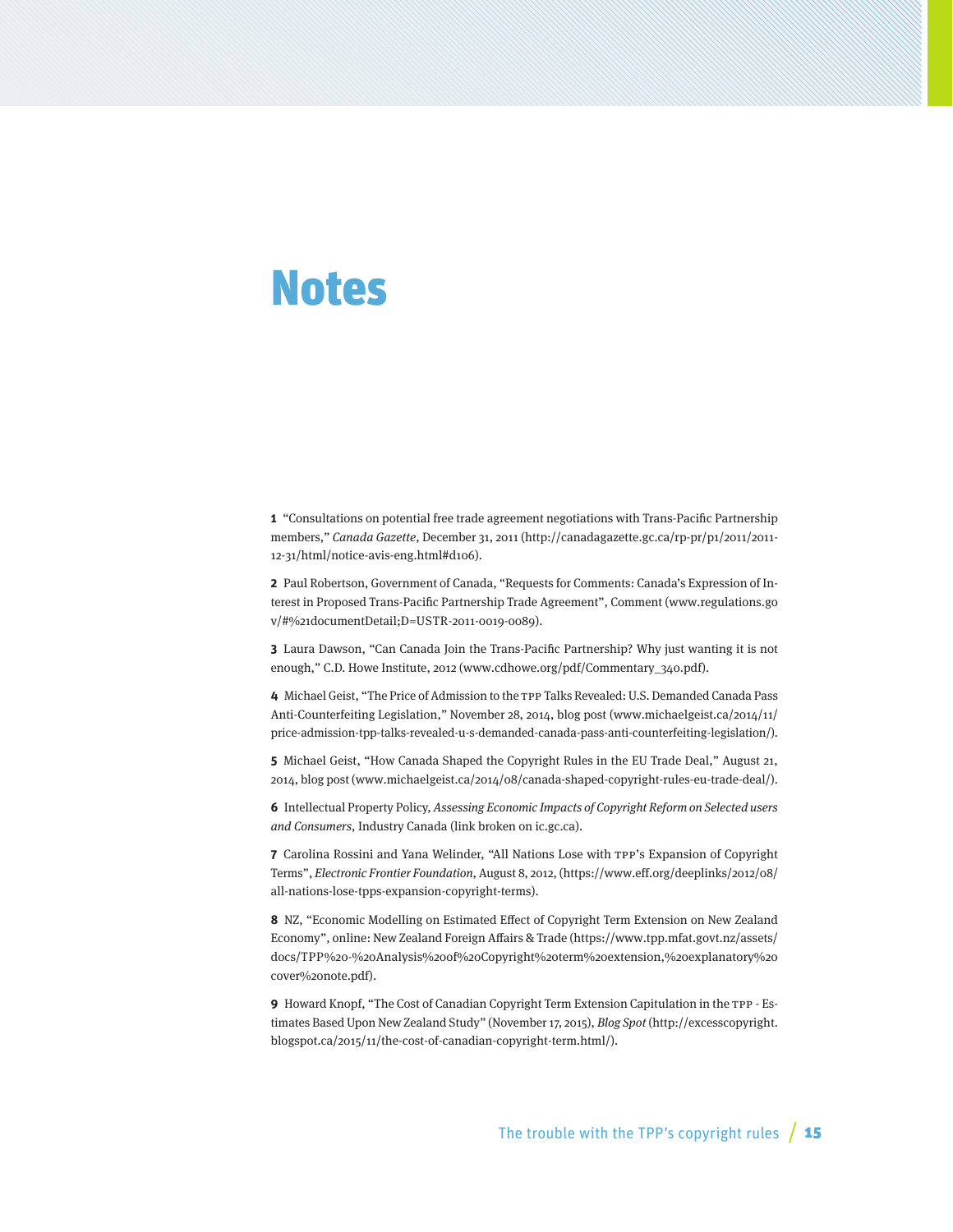**10** "Copyright concessions may be downside of TPP deal", The Globe and Mail, October 23, 2015 ([http://www.theglobeandmail.com/opinion/editorials/copyright-concessions-may-be-downside](http://www.theglobeandmail.com/opinion/editorials/copyright-concessions-may-be-downside-of-tpp-deal/article26939204/)[of-tpp-deal/article26939204/\)](http://www.theglobeandmail.com/opinion/editorials/copyright-concessions-may-be-downside-of-tpp-deal/article26939204/).

**11** Don Lepan, "Copyright, the TPP, and the Canadian Election, October 14, 2015, Blog Spot [\(http://](http://donlepan.blogspot.ca/2015/10/copyright-tpp-and-canadian-election.html/) [donlepan.blogspot.ca/2015/10/copyright-tpp-and-canadian-election.html/\)](http://donlepan.blogspot.ca/2015/10/copyright-tpp-and-canadian-election.html/).

**12** Michael Geist, "Official Release of TPP Text Confirms Massive Loss to Canadian Public Domain," November 5, 2015, blog ([www.michaelgeist.ca/2015/11/official-release-of-tpp-text-confirms](http://www.michaelgeist.ca/2015/11/official-release-of-tpp-text-confirms-massive-loss-to-canadian-public-domain/)[massive-loss-to-canadian-public-domain/](http://www.michaelgeist.ca/2015/11/official-release-of-tpp-text-confirms-massive-loss-to-canadian-public-domain/)).

**13** Kimberlee G Weatherall, "Section by Section Commentary on the TPP Final IP Chapter Published 5 November 2015—Part 2—Copyright," 2015, [\(http://works.bepress.com/kimweatherall/32/](http://works.bepress.com/kimweatherall/32/)).

**14** Wikileaks, Press Release, "Updated Secret Trans-Pacific Partnership Agreement (TPP) - IP Chapter (second publication)," October 16, 2014 (<https://wikileaks.org/tpp-ip2/>).

**15** Trans Atlantic Consumer Dialogue, Resolution on the Terms of Protection for Copyright and Related Rights, and Measures to Expand Access to Works not Exploited by Copyright Owners, DOC No. IP 10-09, TACD, 2009 [\(http://tacd.org/wp-content/uploads/2013/09/TACD-IP-10-09-](http://tacd.org/wp-content/uploads/2013/09/TACD-IP-10-09-Copyright-Terms.pdf) [Copyright-Terms.pdf\)](http://tacd.org/wp-content/uploads/2013/09/TACD-IP-10-09-Copyright-Terms.pdf).

**16** See: Michael Geist, The Case for Flexibility in Implementing the WIPO Internet Treaties: An Examination of the Anti-Circumvention Requirements (Toronto: Irwin Law Inc., 2010) at 204 [\(www.](http://www.irwinlaw.com/sites/default/files/attached/CCDA%2008%20Geist.pdf) [irwinlaw.com/sites/default/files/attached/CCDA%2008%20Geist.pdf\)](http://www.irwinlaw.com/sites/default/files/attached/CCDA%2008%20Geist.pdf); Carys Craig, Locking Out Lawful Users: Fair Dealing and Anti-Circumvention in Bill C-32 (Toronto: Irwin Law Inc., 2010) at 177 ([www.irwinlaw.com/sites/default/files/attached/CCDA%2007%20Craig.pdf](http://www.irwinlaw.com/sites/default/files/attached/CCDA%2007%20Craig.pdf)); Ian Kerr, Digital Locks and the Automation of Virtue (Toronto: Irwin Law Inc., 2010) at 247 (www.irwinlaw.com/ sites/default/files/attached/CCDA%2009%20Kerr.pdf); Jeremy de Beer, Constitutional Jurisdiction over Paracopyright Laws (Toronto: Irwin Law Inc., 2010) at 89 [\(www.irwinlaw.com/sites/default/](http://www.irwinlaw.com/sites/default/files/attached/Two_01_deBeer.pdf) [files/attached/Two\\_01\\_deBeer.pdf\)](http://www.irwinlaw.com/sites/default/files/attached/Two_01_deBeer.pdf); Mark Perry, The Protection of Rights Management Information: Modernization or Cup Half Full? (Toronto: Irwin Law Inc., 2010) at 304 [\(www.irwinlaw.com/](http://www.irwinlaw.com/sites/default/files/attached/CCDA%2010%20Perry.pdf) [sites/default/files/attached/CCDA%2010%20Perry.pdf\)](http://www.irwinlaw.com/sites/default/files/attached/CCDA%2010%20Perry.pdf).

**17** David Lametti, How Virtue Ethics Might Help Erase C-32's Conceptual Incoherence (Toronto: Irwin Law Inc., 2010) at 327 ([www.irwinlaw.com/sites/default/files/attached/CCDA%2011%20](http://www.irwinlaw.com/sites/default/files/attached/CCDA%2011%20Lametti.pdf) [Lametti.pdf](http://www.irwinlaw.com/sites/default/files/attached/CCDA%2011%20Lametti.pdf)).

**18** Michael Geist, "The Final Copyright Consultation Numbers: No Repeat Of Bill C-61," April 9, 2010, blog [\(www.michaelgeist.ca/2010/04/copycon-final-numbers](http://www.michaelgeist.ca/2010/04/copycon-final-numbers)).

**19** Michael Geist, "Premature Capitulation: How Canada Caved at the TPP Talks in Hawaii," August 17, 2015, blog [\(www.michaelgeist.ca/2015/08/premature-capitulation-how-canada-caved](http://www.michaelgeist.ca/2015/08/premature-capitulation-how-canada-caved-at-the-tpp-talks-in-hawaii/)[at-the-tpp-talks-in-hawaii/](http://www.michaelgeist.ca/2015/08/premature-capitulation-how-canada-caved-at-the-tpp-talks-in-hawaii/)).

**20** Comprehensive Economic and Trade Agreement, Chapter 22 - Intellectual Property, online: Global Affairs Canada [\(www.international.gc.ca/trade-agreements-accords-commerciaux/agr](http://www.international.gc.ca/trade-agreements-accords-commerciaux/agr-acc/ceta-aecg/text-texte/22.aspx?lang=eng)[acc/ceta-aecg/text-texte/22.aspx?lang=eng](http://www.international.gc.ca/trade-agreements-accords-commerciaux/agr-acc/ceta-aecg/text-texte/22.aspx?lang=eng)).

**21** Ibid.

**22** Ibid.

**23** Ibid.

**24** Trans-Pacific Partnership Agreement, 4 February 2016, Chapter 18 - Intellectual Property, United States Trade Representative [\(https://ustr.gov/sites/default/files/TPP-Final-Text-Intellectual-](https://ustr.gov/sites/default/files/TPP-Final-Text-Intellectual-Property.pdf)[Property.pdf](https://ustr.gov/sites/default/files/TPP-Final-Text-Intellectual-Property.pdf)).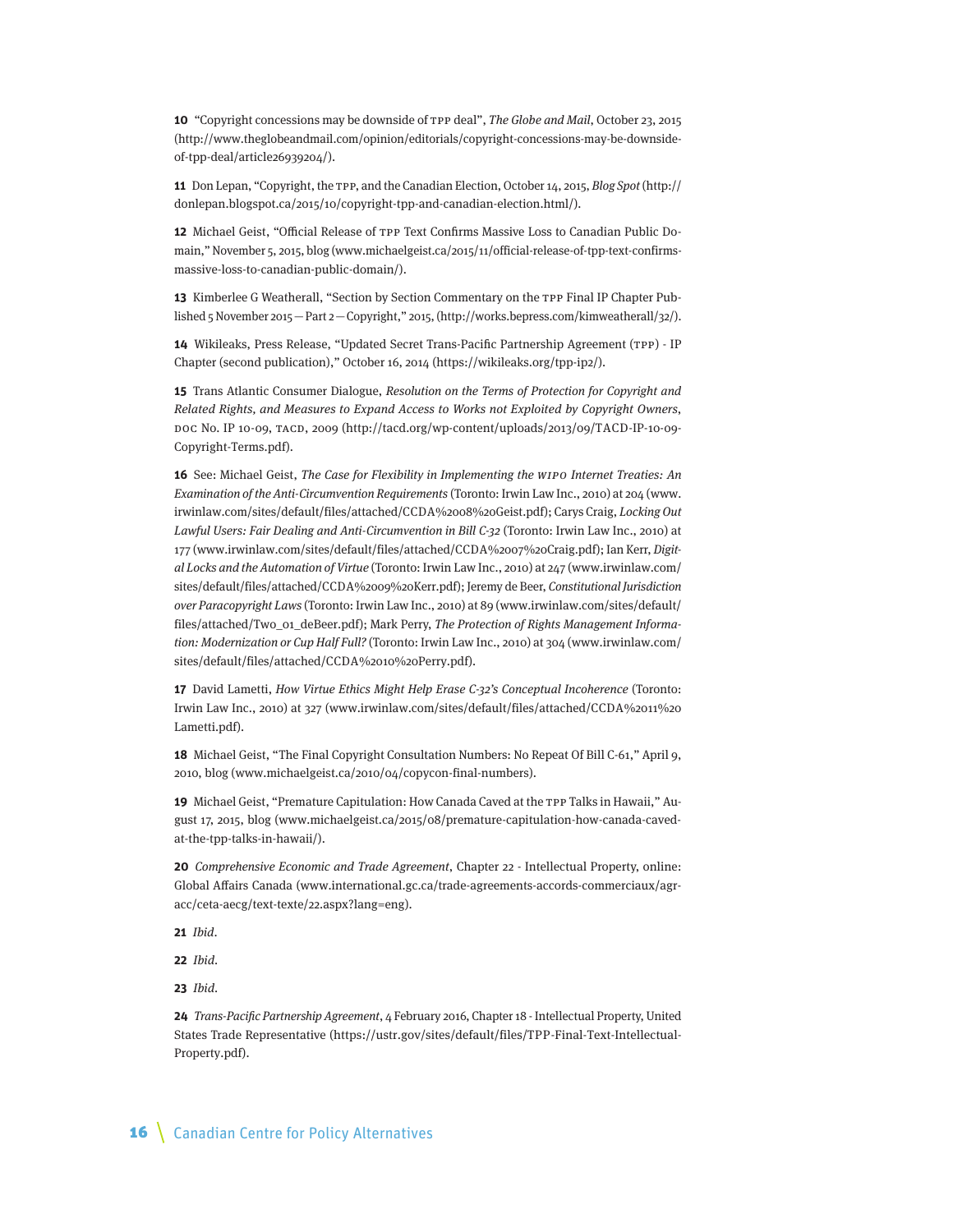#### **25** Ibid.

**26** Michael Geist, "Rightscorp and BMG Exploiting Copyright Notice-and-Notice System: Citing False Legal Information in Payment Demands," January 8, 2015,blog [\(www.michaelgeist.](http://www.michaelgeist.ca/2015/01/rightscorp-bmg-exploiting-copyright-notice-notice-system-citing-false-legal-information-payment-demands) [ca/2015/01/rightscorp-bmg-exploiting-copyright-notice-notice-system-citing-false-legal](http://www.michaelgeist.ca/2015/01/rightscorp-bmg-exploiting-copyright-notice-notice-system-citing-false-legal-information-payment-demands)[information-payment-demands](http://www.michaelgeist.ca/2015/01/rightscorp-bmg-exploiting-copyright-notice-notice-system-citing-false-legal-information-payment-demands)).

**27** See: International Intellectual Property Alliance, Canada 2015 Special 301 Report on Copyright Protection and Enforcement, IIPA 301, 2015 ([www.iipa.com/rbc/2015/2015SPEC301CANADA.](http://www.iipa.com/rbc/2015/2015SPEC301CANADA.pdf) [pdf\)](http://www.iipa.com/rbc/2015/2015SPEC301CANADA.pdf); and International Intellectual Property Alliance, Chile 2015 Special 301 Report on Copyright Protection and Enforcement, IIPA 301, 2015 (www.iipa.com/rbc/2015/2015SPEC301CHILE.pdf).

**28** Annemarie Bridy, " A User-Focused Commentary on the Trans Pacific Partnership ISP Safe Harbors," November 23, 2015, InfoJustice (<http://infojustice.org/archives/35402/>).

**29** US, Federal Register, Section 512 Study: Notice and Request for Public Comment, Copyright Office, 2015 [\(www.federalregister.gov/articles/2015/12/31/2015-32973/section-512-study-notice](http://www.federalregister.gov/articles/2015/12/31/2015-32973/section-512-study-notice-and-request-for-public-comment)[and-request-for-public-comment\)](http://www.federalregister.gov/articles/2015/12/31/2015-32973/section-512-study-notice-and-request-for-public-comment).

**30** Trans-Pacific Partnership Agreement, February 4, 2016, Chapter 18 - Intellectual Property (<https://ustr.gov/sites/default/files/TPP-Final-Text-Intellectual-Property.pdf>).